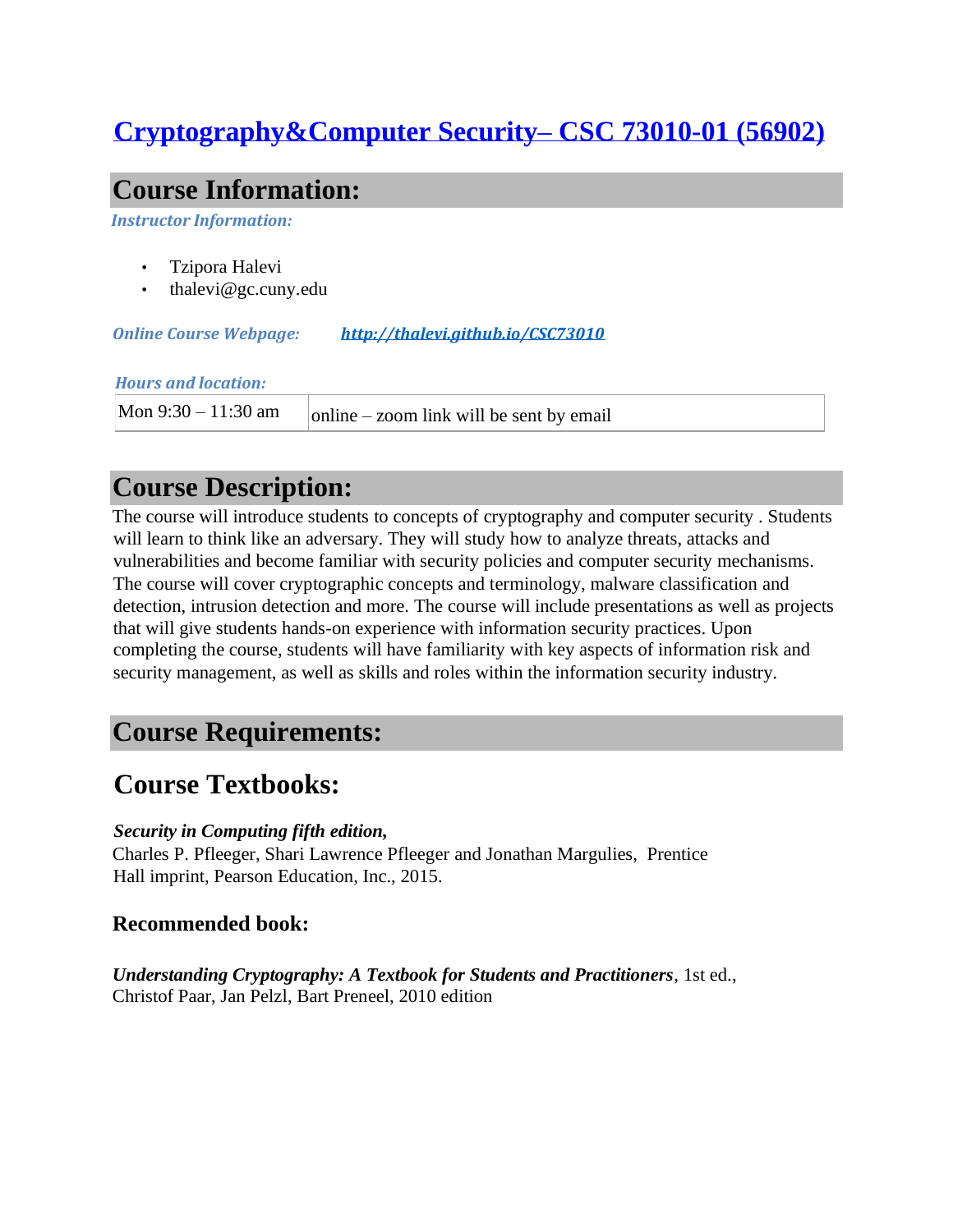# **Course Overview:**

Introduction to Computer Security and Cryptography: Fundamental Concepts Primarily a systems perspective

Computer Security layers:

- Operating systems, malicious software, network security, browser security, physical security, security models, applications security
- Risk management
- Interdisciplinary aspects relating to computer security: privacy, ethics, legal issues

Cryptography:

- Asymmetric and symmetric encryption
- Hashing and digital signature
- Passive and active security
- Provable security and cryptographic definitions
- Advanced topics

### **Course Goals:**

- Learning to build secure systems.
- Understanding different potential attacks and their impact
- Gain familiarity with cryptographic concepts and methods

System Security Evaluation: -

Security Goals:

- Threat model:
	- Who is your adversary?
	- What types of attacks might they use?
	- What are their capabilities?
	- What are their limits?
	- What is in and out of scope?
	- Are the security goals achieved?

Computer Security Model:

- Confidentiality, integrity and availability